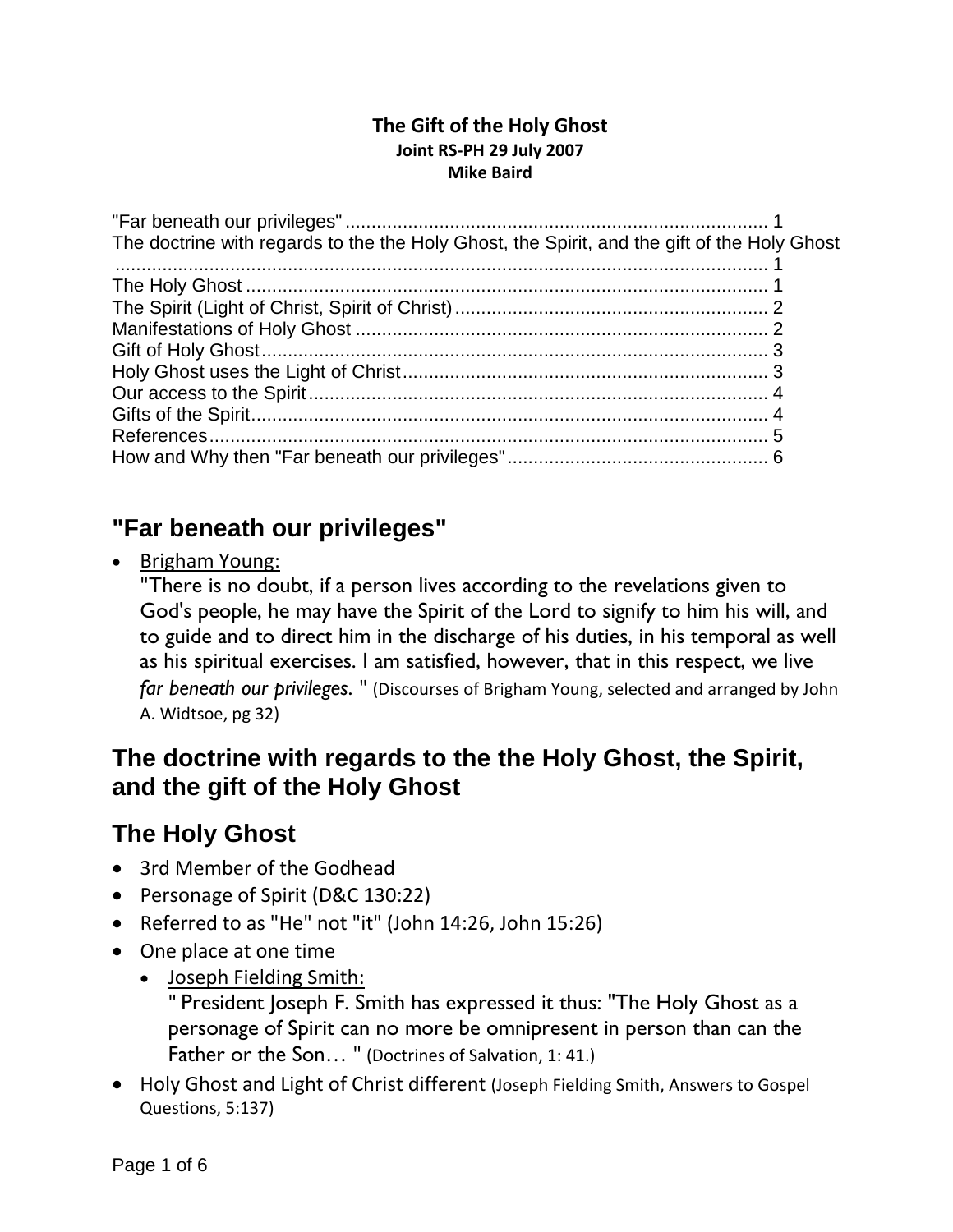• Holy Ghost and gift of Holy Ghost different (Teachings of the Prophet Joseph Smith, pg, 199)

# <span id="page-1-0"></span>**The Spirit (Light of Christ, Spirit of Christ)**

- Impersonal ("it" not "He")
- Emanates from God (D&C 88:12).
- This is the light "which is in all things, which giveth life to all things" (D&C 88:13).
- "giveth light to every man that cometh into the world" (D&C 84:46)
- The prophet Mormon taught that "the Spirit of Christ is given to every man, that he may know good from evil" (Moro. 7:16; see also Moro. 7:19; 2 Ne. 2:5; Hel. 14:31)
- The Light of Christ enlightens and gives understanding to all men (D&C 88:11).
- Law by which all things are governed (D&C 88:13).
- Bruce R McConkie:

"It is the agency of God's power; it is the means and way whereby "he comprehendeth all things," so that "all things are before him, and all things are round about him." It is the way whereby "he is above all things, and in all things, and is through all things, and is round about all things." Because of it, "all things are by him, and of him, even God, forever and ever." ("D&C 88:6-13, 41.)" (A New Witness for the Articles of Faith, pg 257-8.)

# <span id="page-1-1"></span>**Manifestations of Holy Ghost**

- In contrast to the Spirit, a manifestation of the Holy Ghost is more focused
- This manifestation is given to acquaint sincere seekers with the truth about the Lord and his gospel
	- Moroni 10:4

Moroni promises that when we study the Book of Mormon and seek to know whether it is true, sincerely and with real intent, God will "manifest" the truth of it unto us, "by the power of the Holy Ghost" (Moro. 10:4)

 $\bullet$  Ether 4:11

"He that believeth these things which I have spoken, him will I visit with the manifestations of my Spirit, and he shall know and bear record. For because of my Spirit he shall know that these things are true"

• These manifestations are available to everyone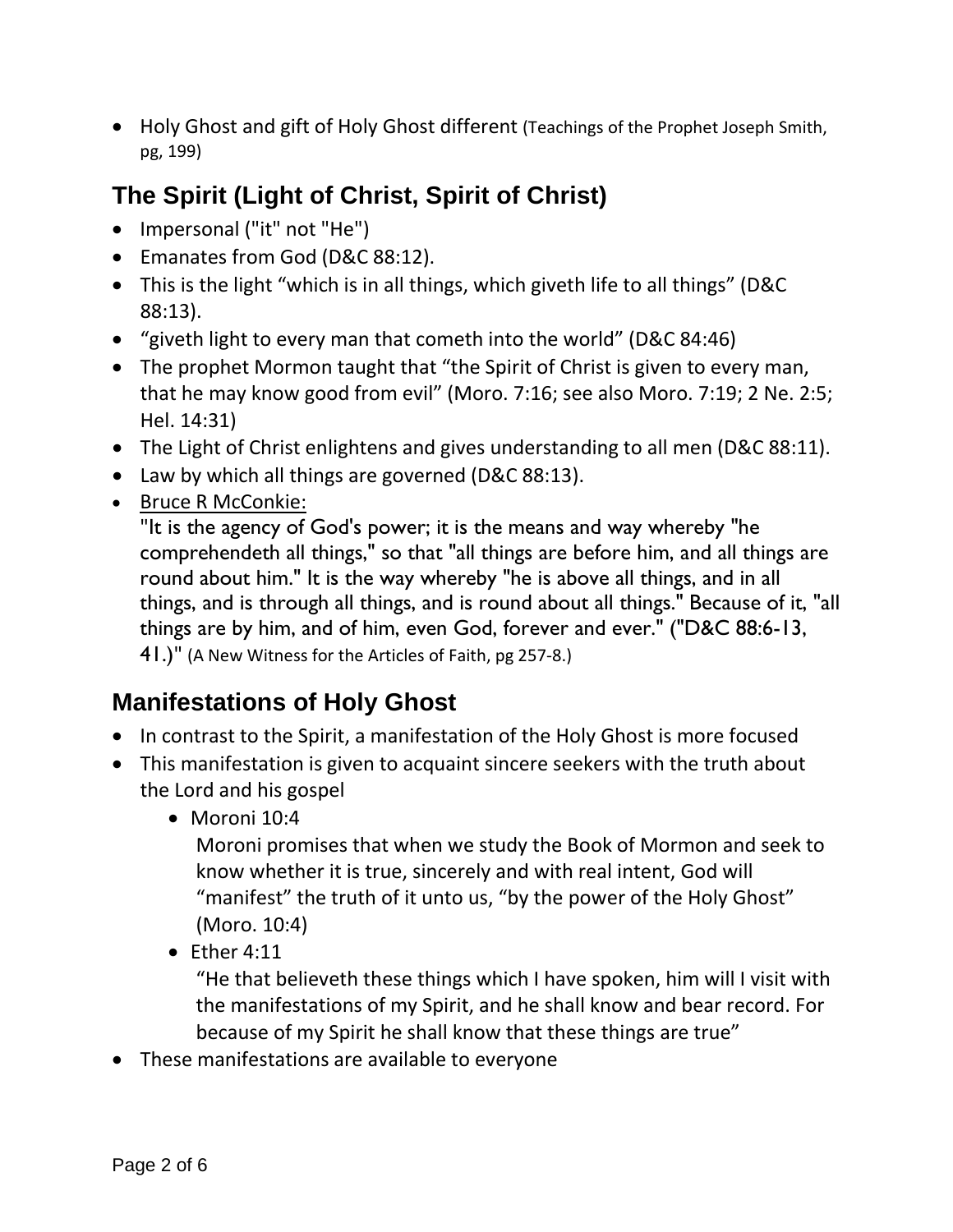• 2 Ne. 26:13

The Savior "manifesteth himself unto all those who believe in him, by the power of the Holy Ghost; yea, unto every nation, kindred, tongue, and people" (2 Ne. 26:13)

## <span id="page-2-0"></span>**Gift of Holy Ghost**

- The gift of the Holy Ghost is more comprehensive
- The gift of the Holy Ghost includes the right to constant companionship, that we may "always have his Spirit to be with [us]" (D&C 20:77)
- McConkie Lightning analogy
	- What does that mean?
		- One way to look at it is an extra portion of the Spirit
			- John Taylor:

" we have something more than that portion of the Spirit of God which is given to every man, and it is called the gift of the Holy Ghost, which is received through obedience to the first principles of the Gospel of Christ, by the laying on of hands of the servants of God." (Gospel Kingdom, pg 43)

- Testimony
- Sanctification (cleansing)
- Revelation
- Healing
- Prophecy
- Be edified
- Be comforted
- Through the greater endowment of the Light of Christ the Holy Ghost conveys to the Saints the gifts of the Spirit

## <span id="page-2-1"></span>**Holy Ghost uses the Light of Christ**

• Joseph Fielding Smith:

"The person of the Holy Ghost can work through the Spirit of Christ that permeates everything, or he can work by personal contacts." (Doctrines of Salvation, 1: 54.)

• Joseph Fielding Smith:

" President Joseph F. Smith has expressed it thus: "The Holy Ghost as a personage of Spirit can no more be omnipresent in person than can the Father or the Son, but by his intelligence, his knowledge, his power and influence,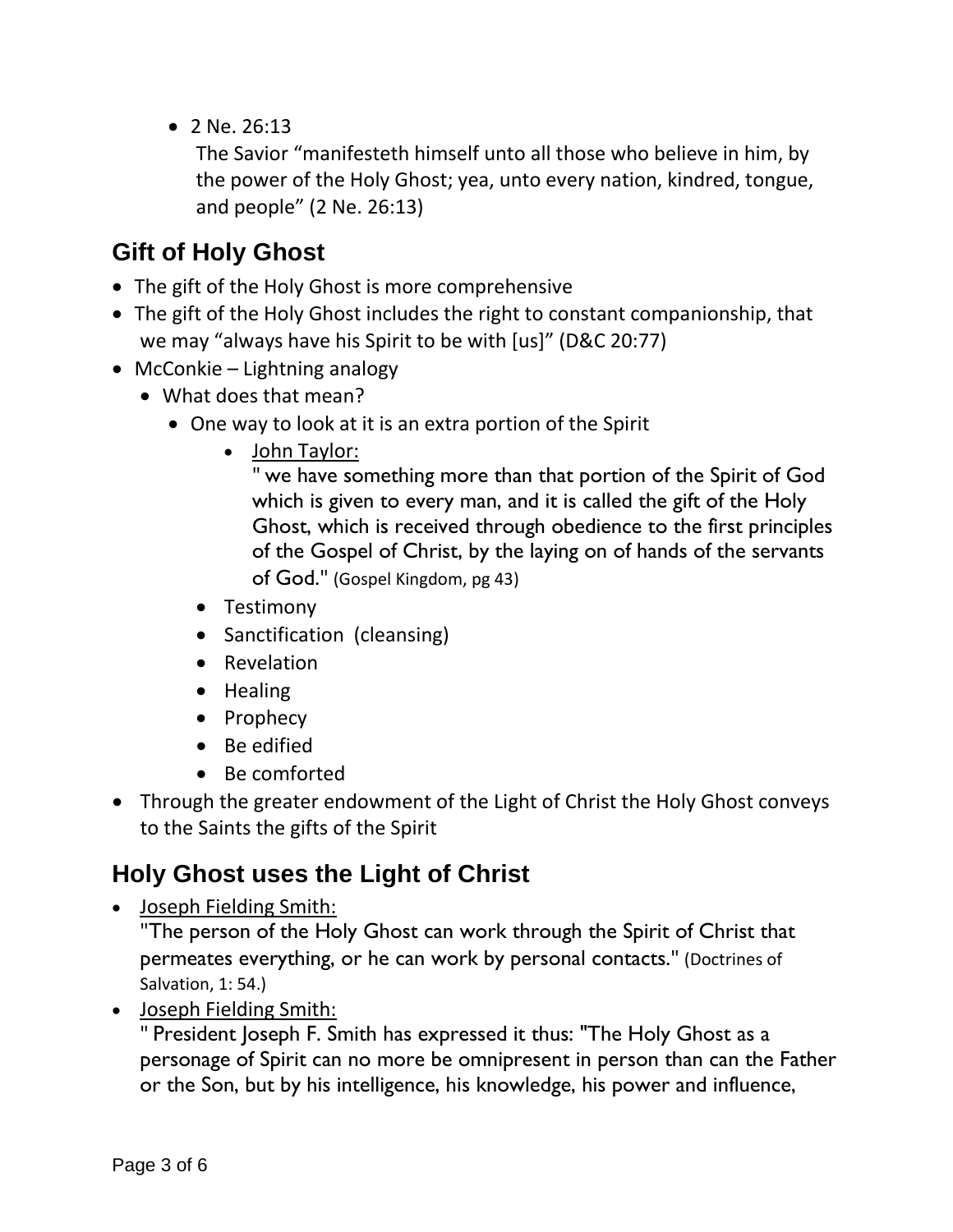over and through the laws of nature, he is and can be omnipresent throughout all the works of God." Thus when it becomes necessary to speak to us, he is able to do so by acting through the other Spirit, that is, through the Light of Christ. " (Doctrines of Salvation, 1: 41.)

• Bruce R McConkie:

" The light of Christ is neither the Holy Ghost nor the gift of the Holy Ghost; but that member of the Godhead, because he along with the Father and the Son is God, uses the light of Christ for his purposes." (A New Witness for the Articles of Faith, pg 258.)

# <span id="page-3-0"></span>**Our access to the Spirit**

- Obedience
	- D&C 121:37

"powers of heaven cannot be controlled nor handled only upon the principles of righteousness."

• William Bradford:

"No one can have access to The Spirit unless he is obedient." (The Spirit)

- The Holy Ghost
	- Controls access to the Spirit
	- William Bradford:

"The Holy Ghost is that "Guard", to see that God's children, through obedience, can have access to the Spirit through the Holy Ghost. All access to The Spirit comes through the Holy Ghost - without him is nothing learned. If we are obedient to the laws which govern our access to and use of [The] Spirit, we may have it, if it is expedient in God's plan." (The Spirit)

# <span id="page-3-1"></span>**Gifts of the Spirit**

- Spiritual gifts come through the Spirit of Christ
	- $\bullet$  Moroni 10:17

"And all these gifts come by the Spirit of Christ"

- When the Holy Ghost works with us, he transmits his gifts by the agency of the light of Christ
	- Bruce R McConkie:

"The light of Christ is neither the Holy Ghost nor the gift of the Holy Ghost; but that member of the Godhead, because he along with the Father and the Son is God, uses the light of Christ for his purposes. Thus spiritual gifts, the gifts of God meaning faith, miracles, prophecy, and all the rest—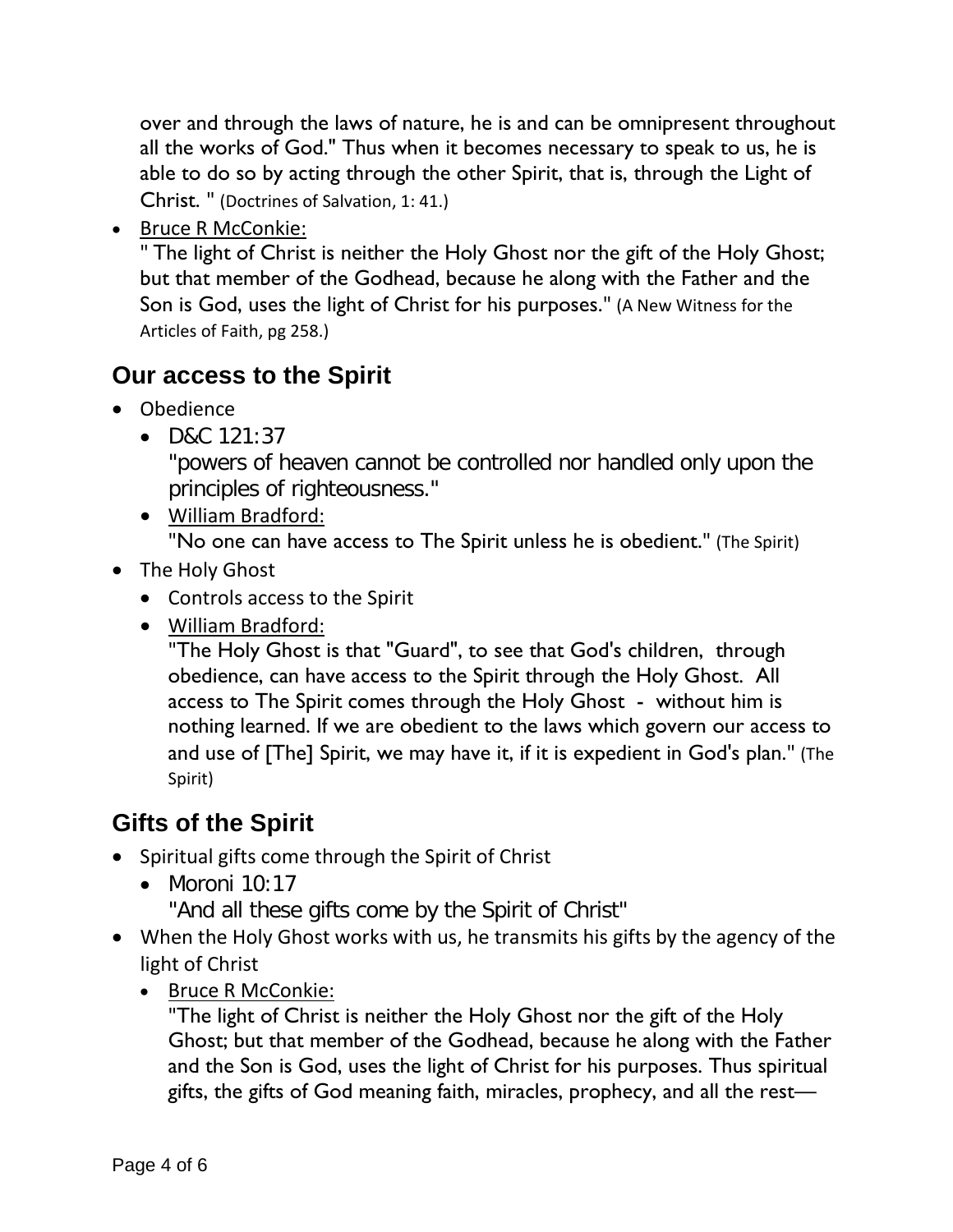come from God by the power of the Holy Ghost. Men prophesy, for instance, when moved upon by the Holy Ghost. And yet Moroni says: "All these gifts come by the Spirit of Christ" (Moroni 10:17), meaning that the Holy Ghost uses the light of Christ to transmit his gifts. " (A New Witness for the Articles of Faith, pg 258.)

## <span id="page-4-0"></span>**References**

- Marion G Romney "The Holy Ghost", Ensign, May 1974, pg 90
- Dallin H. Oaks, "Always Have His Spirit," Ensign, Nov. 1996, 59